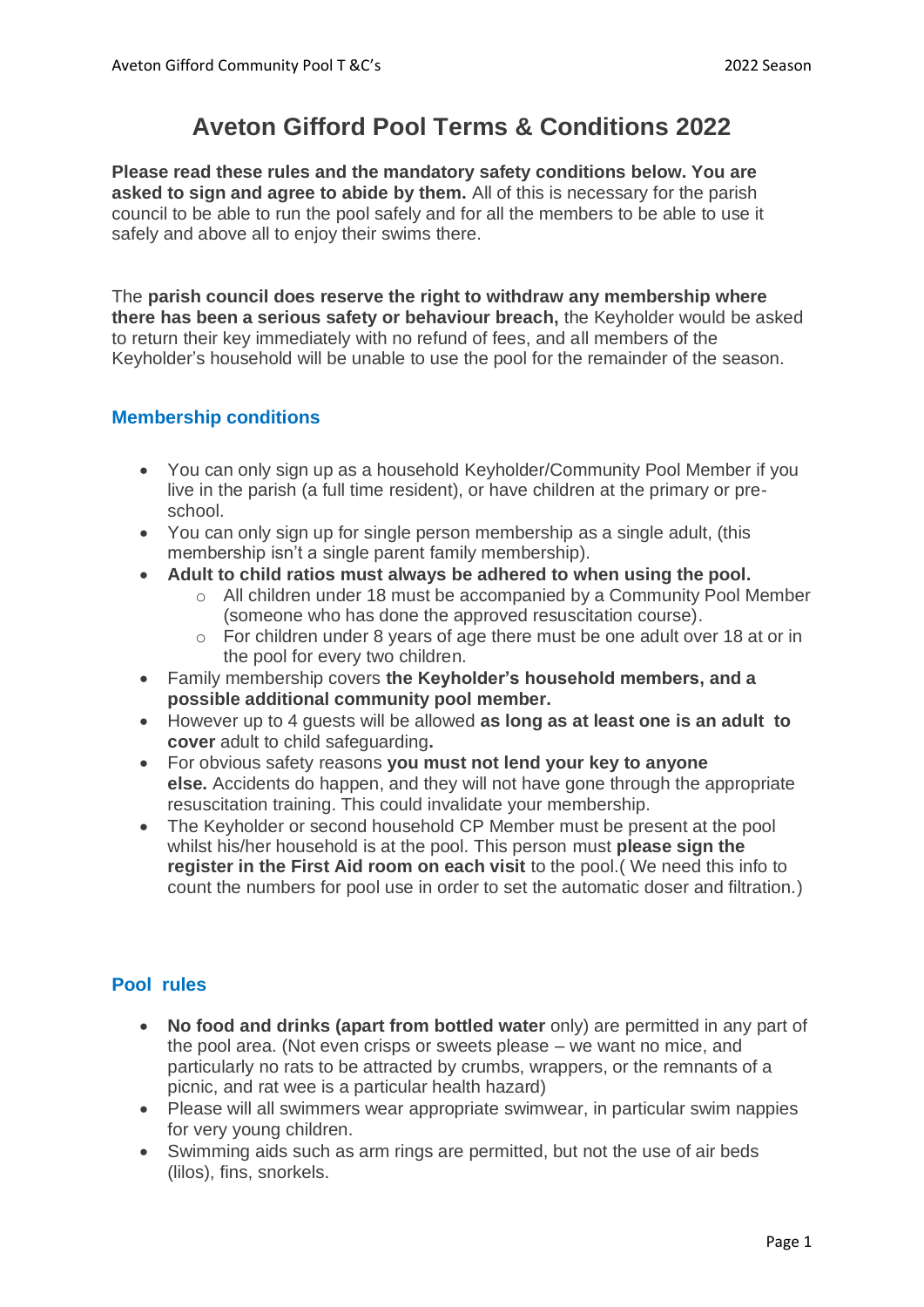• The pool cover must be replaced over the water when you leave the pool if no one else is present, regardless of time of day, because this keeps the water temperature constant.

#### **Necessary requirements as part of our arrangement with the school**

- **Covid hygiene is still required this year –** the school would like this to continue this summer, so can you please bring your own supply of hand gel and/or wipes. Wipes can easily block pool filters, so please make sure you take used ones home with you.
- Our arrangement with the school specifies that **nobody may use the school playground, play equipment, or adventure area,** or enter any other part of the school premises.
- We have been asked not to use any of their floats and other pool equipment used during teaching sessions, as this has been damaged in the past.
- **The pool gate must be locked on leaving the pool** for obvious safety reasons, but also as part of our agreement with the school.
- **No pets** are allowed into any of the school grounds or in pool area.

#### **Code of conduct for all users**

- For consideration of other users, and for the volunteers who daily maintain the pool for your use, please keep the pool and pool side clean and tidy, and **please take all your belongings including litter** (especially wipes which can blow into the pool and block filters) **with you when leaving.** Our volunteers frequently have to clear up, usually litter and clothing, but, on infrequent occasions, even dirty nappies and sick. (A mop, and bucket are kept in the first aid room if needed). If we find we have to employ a regular cleaner, unfortunately, this would mean that the membership fee would have to go up to pay for it.
- PLEASE NOTE Please use the pool with consideration for everyone else. Continually excessively noisy play, or rowdy and antisocial behaviour and language spoils the enjoyment for other users, and it's very unpleasant for neighbours, particularly if they hear it day after day – nobody minds the normal noise of fun from the pool, but we don't want to have to limit its use at all because the noise level or language has become unacceptable, so for the sake of other more considerate users, your membership will have to be terminated.

#### **Mandatory safety conditions for all users**

1. The pool may only be used out of school hours during the published hours (times may vary, so check with the website):

2. The gate to the pool area must be locked by the last members to use the pool.

3. This pool is not life guarded. Users are responsible for the safety of their own household group (See 4 below)